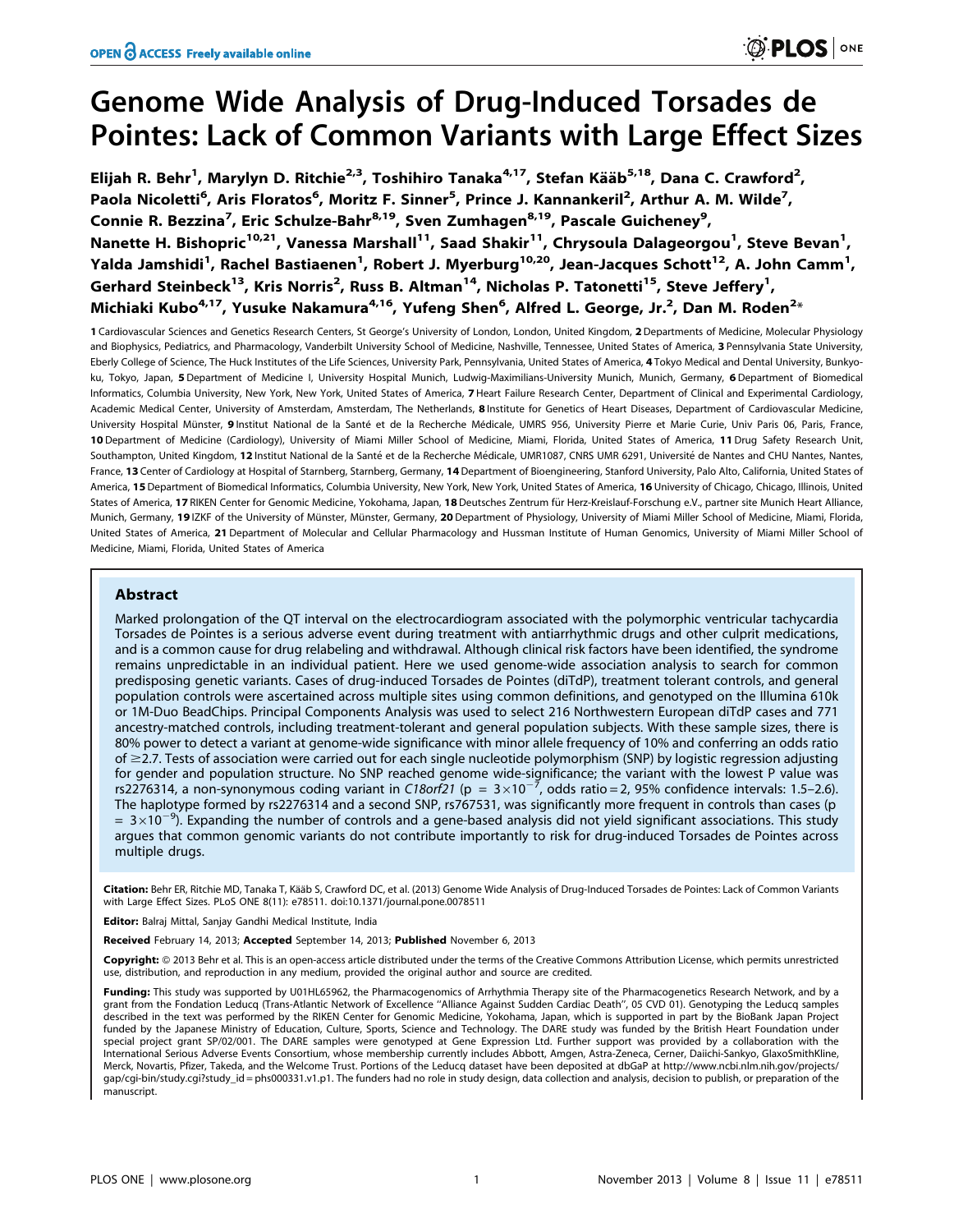Competing Interests: The authors have the following interests. AAMW is a member of the scientific advisory board of Sorin. RJM reports consultancy for Sanofi-Aventis, GSK, and Boston Scientific. He reports various expert testimonies not related to the present study. He was paid for lectures by Sanofi-Aventis and Boston Scientific. Travel and accommodations have been paid by Sanofi-Aventis. He is chair of DSMB of a multicenter study co-supported by the National Heart, Lung, and Blood Institute, and Medtronic, GE, and Zoll. AJC has acted as a consultant for Sanofi, Servier, Daiichi, Boehringer Ingelheim, Bayer, Novartis, Gilead and Menarini. He is a member of DSMB for studies funded by Servier, Novartis, BMs and Pfizer. ALG reports additional funding to his institution by Gilead Sciences to study proprietary compounds, but unrelated to the present study. Together with DMR he holds U.S. Letters Patent No. 6,458,542, issued October 1, 2002 for "Method of Screening for Susceptibility to Drug-Induced Cardiac Arrhythmia". For this particular study the DARE samples were genotyped at Gene Expression Ltd. Further support was provided by a collaboration with the International Serious Adverse Events Consortium, whose membership currently includes Abbott, Amgen, Astra-Zeneca, Cerner, Daiichi-Sankyo, GlaxoSmithKline, Merck, Novartis, Pfizer, Takeda, and the Welcome Trust. There are no further patents, products in development or marketed products to declare. This does not alter the authors' adherence to all the PLOS ONE policies on sharing data and materials, as detailed online in the guide for authors.

\* E-mail: dan.roden@Vanderbilt.Edu

# Introduction

Marked prolongation of the QT interval on the electrocardiogram can occur in an unpredictable fashion during treatment with both QT interval-prolonging antiarrhythmic drugs as well as with drugs prescribed for non-cardiovascular indications [1,2]. Such QT interval prolongation, in turn, is associated with a morphologically-distinctive and potentially fatal polymorphic ventricular tachycardia termed Torsades de Pointes (TdP). This severe adverse event (SAE), drug-induced Torsades de Pointes (diTdP), occurs in 1–5% of patients exposed to QT-prolonging antiarrhythmics (most often prescribed for atrial fibrillation, AF), and is much less common in patients treated with ''non-cardiovascular'' QT culprit drugs. Clinical risk factors have been identified and these include female gender, hypokalemia, bradycardia, and recent conversion from AF to normal rhythm. Basic electrophysiologic studies have demonstrated that inhibition of a major repolarizing potassium current,  $I_{Kr}$ , is the common mechanism across multiple drugs and drug classes [1–3]. In addition, for specific drugs, inhibition of metabolism or elimination leading to accumulation of high drug concentrations in plasma has been implicated. This SAE has been a leading cause for drug withdrawal and relabeling, and evaluation of the potential that a new drug entity will carry a risk of diTdP has become a standard component of new drug evaluation [4].

A number of lines of evidence suggest that genomic variants may contribute to variable susceptibility to diTdP. The syndrome phenocopies many of the clinical features of the congenital long QT syndrome, a disease caused by mutations in genes encoding ion channels or their function modifying subunits [3,5], and case series have identified mutations in these genes in a minority of patients with diTdP but normal QT intervals at baseline [6–8]; this is thought to represent incomplete penetrance of the congenital syndrome. Further evidence for a genetic contribution to diTdP is provided by a report that QT interval responses to challenge with the antiarrhythmic quinidine were greater among first-degree relatives of patients with diTdP than among controls [9]. Finally, the duration of the QT interval itself is known to be heritable [10-13], and multiple genomic loci have been highly significantly and reproducibly associated with this variability [14,15].

The genome-wide-association study (GWAS) paradigm has previously been used to identify strong signals for susceptibility to SAEs using small numbers  $(<100$ ) cases [16–18]. We present here the results of a GWAS to test hypothesis that common genomic variation contributes to risk for diTdP. Cases were accrued by two multicenter collaborations and compared to drug-challenged controls manifesting no major QT interval prolongation as defined below and to population controls. In this analysis, we find no highly statistically significant association between common single nucleotide polymorphisms and risk for diTdP in a Northwestern European population.

# Methods

#### Cases

Cases of diTdP reported here were ascertained using the common definition below by two groups: the Trans-Atlantic Alliance Against Sudden Death supported by the Fondation Leducq and the Drug-induced Arrhythmia Risk Evaluation (DARE) study [5]. The Leducq set was collected by six North American and European University Medical centers: Vanderbilt, Miami, Munster, Amsterdam, Nantes, and Munich. The DARE study is a systematic national study of cases of British drug-induced arrhythmia identified prospectively over an initial 5 year period (2003-8).

A common case definition of diTdP was utilized: documented polymorphic ventricular tachycardia; typical pause-dependent initiation; association with exposure to a known or likely culprit drug with resolution of TdP and at least partial resolution of QT prolongation with removal of drug exposure. QT interval prolongation was also required; this was most often documented by a single lead rhythm strip, and was thus not further quantified in the majority of cases. Cases of diTdP occurring in subjects with known or later identified congenital long QT syndrome were not excluded. Those associated with clear acute cardiac ischemia (which may represent a different mechanism) were excluded. Structural heart disease was not an exclusion criterion. Age, gender, culprit drug, presence of atrial fibrillation (AF), and selfreported ethnicity were collected as covariates.

# Controls

There were three control groups: (1) Drug-challenged controls: a set of 470 subjects ascertained at Vanderbilt who were challenged with intravenous ibutilide or oral antiarrhythmics (sotalol, dofetilide, or quinidine) and who did not display any QTc interval  $>500$  msec or any increase in  $QT > 50$  msec; and (2) 649 general population control (POPRES) [19] including Northwestern European subjects and Europeans from other sub-populations. The primary analysis was subsequently supplemented with a further 4231 British subjects from the Wellcome Trust Case Control Consortium phase 2 (WTCCC2), downloaded from http://www.ebi.ac.uk/ega/page.php. Because diLQTS is rare in the population, using a large population control set increases power even recognizing the (small) potential for misclassification [20]. Population controls have been successfully used in this fashion in previous studies of rare adverse drug reactions in which GWAS did yield significant associations [16,21].

## Ethics statement

Cases recruited at Vanderbilt Medical Center provided written informed consent for participation under a protocol entitled ''Screening for Genetic Causes of Cardiac Arrhythmias'' approved by the Vanderbilt Human Research Protection Program (date of latest approval Dec. 11, 2012). All patients give their written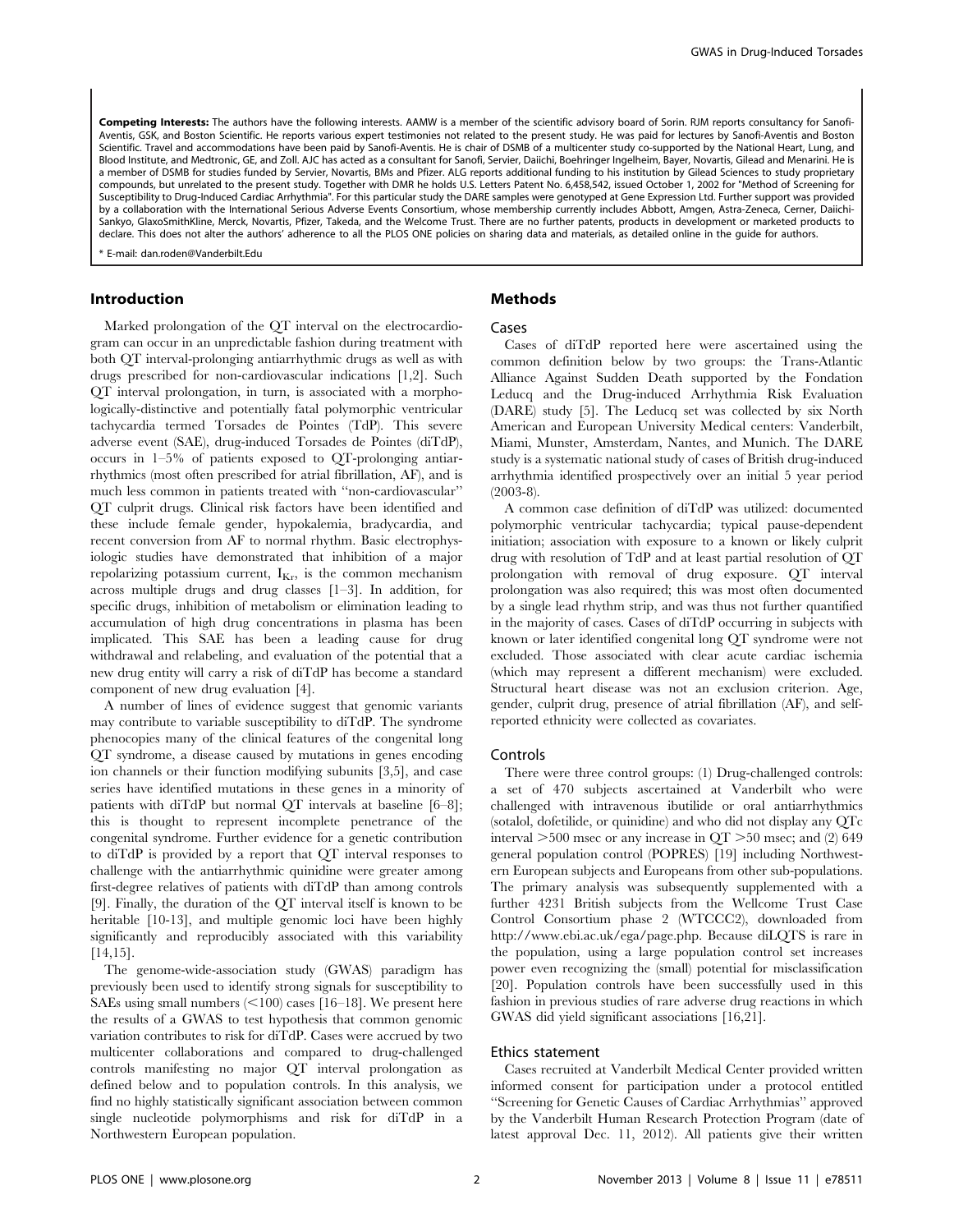consent to participate, and the signed consent form is retained in the patients' research chart to document the consent process. For minors, written consent was obtained from parent/guardian. For minors ages 12 and older, written consent was obtained from the child also. Under the age of 12, verbal assent was obtained from the child. The signed consent form is retained in the patients' research chart to document the consent process.

Drug-exposed controls provided written consent under a protocol entitled ''Pharmacogenomics of Arrhythmia Therapy-Ion Channel Variants and QT-Prolonging Antiarrhythmics'' approved by the Vanderbilt Human Research Protection Program (date of latest approval Dec. 13, 2012). All patients give their written consent to participate, and the signed consent form is retained in the patients' research chart to document the consent process. For minors, written consent was obtained from parent/ guardian. For minors ages 12 and older, written consent was obtained from the child also. Under the age of 12, verbal assent was obtained from the child. The signed consent form is retained in the patients' research chart to document the consent process. Cases accrued by the Leducq network provided written consent approved by local ethics boards. These are: at Nantes: CPP and ministère de la recherche: biocollection de l'institut de thorax intitulée « Génétique et biomarqueurs des pathologies cardiovasculaires, respiratoires et leur facteur de risques ». Declared under the ref n° DC-2011-1399; at Münster: local ethics committee, University Hospital Münster; at Amsterdam: Medisch Ethische Commissie AMC (Medical Ethical Committee Academic Medical Centre, University of Amsterdam, Amsterdam); at Munich: Ethikkommission bei der LMU München; at Miami: University of Miami Institutional Review Boards. Consent for inclusion in the DARE study was given under Multi-Centre Research Ethics Committee approval MREC 02/02/73 on February 24th 2003 with minor amendment approval given on February 3rd 2010.

## Genotyping

The Leducq cases and the drug-exposed controls were genotyped on the Illumina 610k platform by the RIKEN Center for Genomic Medicine (Yokohama, Japan) as part of a collaboration between RIKEN and the National Institutes of Healthsupported Pharmacogenetics Research Network. The DARE cases and the POPRES and WTCCC2 controls were genotyped using the Illumina 1M or 1M-Duo chip. We used a consistent QC procedure for each genotyping assay, as previously described [16,21]: SNPs required a call rate  $> 0.95$ , minor allele frequency  $> 0.01$ , and Hardy Weinberg Equilibrium (HWE) in controls  $p > 10^{-7}$ , and subjects required a call rate  $> 0.9$ . We tested for cryptic relatedness by estimating identity-by-descent (IBD) for all possible pairs of individuals using PLINK [22].

#### Principal components analysis (PCA)

We used the smartPCA program from the EIGENSTRAT package (version 3.0) [23] to conduct a PCA in order to expose population structure. SNPs from known regions of long-range linkage disequilibrium [24] were removed before conducting the PCA. We first analyzed the study genotype data to identify major ancestry groups (Europeans, Asians and Africans). We then conducted a PCA on Europeans to separate sub-populations within this group.

# Statistical analyses

We conducted statistical tests using PLINK v1.05 [22]. The primary analysis compared the cases of Northwestern European ancestry to genetically matched controls. We conducted analyses comparing cases to drug-exposed controls, to the POPRES population controls, to drug-exposed + POPRES controls, and to drug-exposed + POPRES + WTCCC2 controls. The initial analysis was conducted on the set of SNPs common across all sets, and as discussed below, we also extended the analysis to an imputed set. We also analyzed drug-specific sets for the three most common culprit agents, sotalol, amiodarone and quinidine, and searched for associations using gene-specific analyses, as described further below.

We tested the association of single SNPs with diTdP susceptibility using logistic regression, with gender and Eigen score as covariates in an additive model. We set the genome-wide significance threshold of P-value at to  $5\times10^{-8}$  to correct for multiple testing. The power calculation with Bonferroni correction was based upon the following assumptions: 265 cases; a low prevalence of diTdP in the general population; a SNP minor allele frequency (MAF) of 0.1; a 0.8  $\mathbb{R}^2$  coefficient between the SNP and the causal allele; and an odds ratio (OR) in the range of 1.5 and 2.5. The power was calculated based on a chi-square test under an additive model, using a non-centrality parameter [25]. This supported the use of the WTCCC2 controls to achieve increased power (to 29% for OR = 2.0, to 93% for OR = 2.5, and to 99% for  $OR = 2.7$ , in the subsequently analysis of the selective cohorts (Figure 1).

We calculated  $r^2$  among top associated SNPs located in a 1M bp interval. In the case of two or more SNPs not correlated with each other, we conducted a haplotype analysis using PLINK.

#### Imputation

Imputation of missing genotypes was carried out using IMPUTE2 (February 2009 version) [26], with data from the 1000 Genomes Project (56 individuals, August 2009 release) and HapMap III (146 individuals, CEU and TSI) as the reference panels. All known SNPs with poor quality were removed before the imputation to avoid false positives. Imputed genotypes with a posterior probability of greater than 0.9 were retained [26]. To assess the accuracy of the imputation results, we carried out the following quality control procedures: (1) we tested the difference of missingness between cases and controls; (2) we tested for HWE (pvalue  $<< 0.05$ ; 3) we manually inspected signal quality for all the SNPs in the haplotype generating the imputed genotype.

#### Gene-based approaches

We also performed a gene-based GWAS analysis. In this analysis we aggregated SNPs by the genes they are near to increase the signal. This approach is based on the idea that multiple variants in a single gene will perturb gene function [27]. For each patient in the cases and the controls, we scored each gene by counting the number of minor alleles in that gene. These counts are weighted by the negative log of the frequency that the allele is observed at in the population. This approach up-weights rare alleles and down-weights common alleles [27]. We then performed a univariate logistic regression modeling the cases versus controls as a function of these gene scores. We performed an F-test to assess the significance of the fit.

# Repository information

Portions of the Leducq dataset approved by local IRBs for central deposit have been uploaded to dbGaP at http://www.ncbi.nlm.nih. gov/projects/gap/cgi-bin/study.cgi?study\_id = phs000331.v1.p1. The DARE dataset is held by the International Serious Adverse Events Consortium (iSAEC) and is available on application to the iSAEC data management committee at http://www. saeconsortium.org/.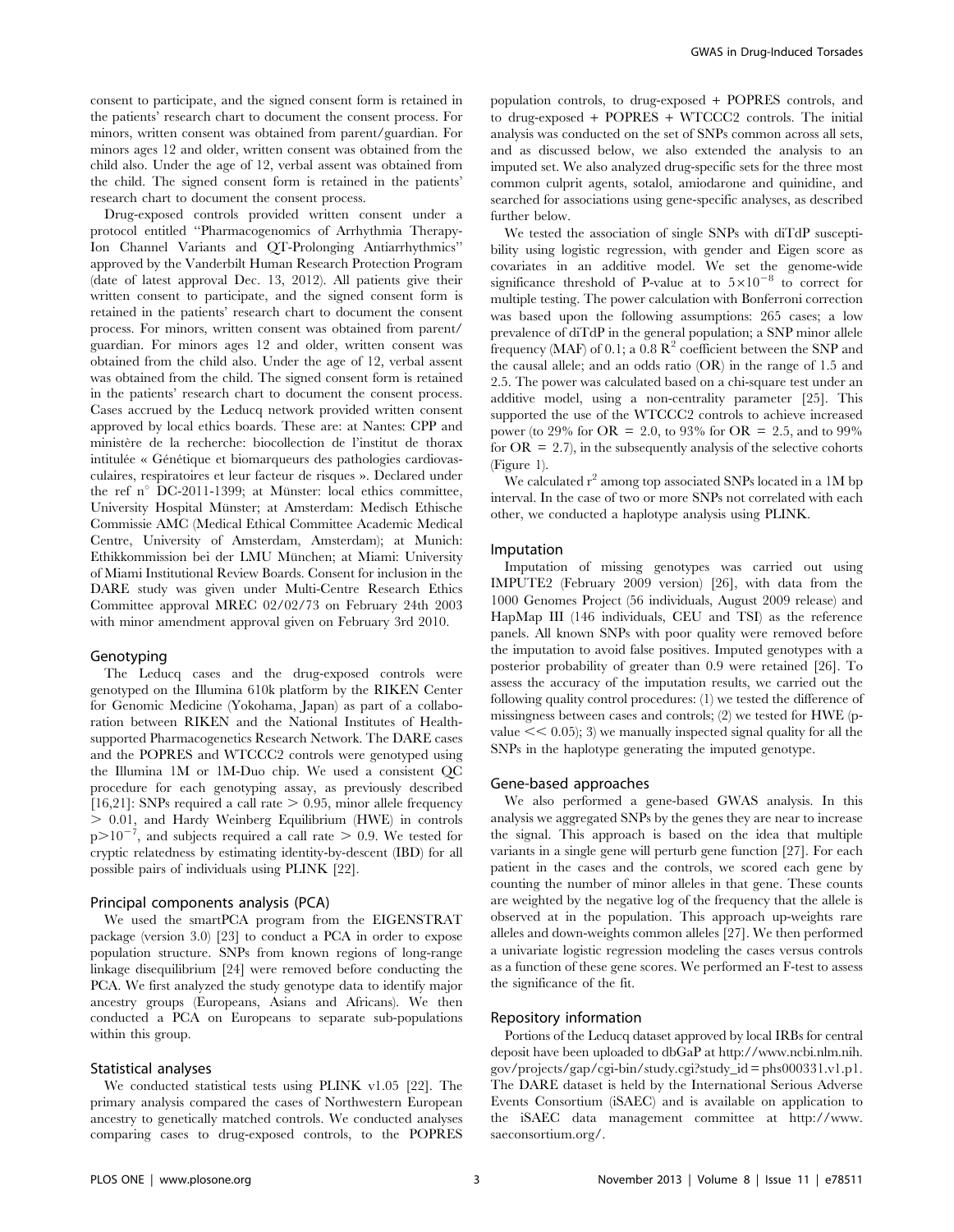

Figure 1. Plot of power versus odds ratios, using 700 controls (initial analysis) and then >4000 controls. doi:10.1371/journal.pone.0078511.g001

## Results

There was a total of 264 cases genotyped, 210 from the Leducq network and 54 from the DARE study. The clinical features of these sets are presented in Table 1. They included 185 women (71%), the age range was 7–91, and the most commonlyimplicated drugs were sotalol, amiodarone and quinidine (Table 2). The majority self-declared European ancestry (98% for the DARE study and 92% for the Leducq network).

## Quality control and population structure

Genotype data from the 264 cases and 1119 drug-exposed and POPRES controls underwent QC as described above. After dropping SNPs with genotyping efficiency  $\leq 95\%$  or MAF  $\leq 1\%$ , the final set for initial analysis across all platforms used included 478,055 SNPs. Of the 1383 samples, 46 sample pairs had identityby-descent sharing values  $> 0.2$  in the Leducq set, and we removed the sample from each pair with the lower overall SNP calling rate. In total, we selected for further analyses 242 cases from all ethnicities (189 from the Leducq set and 53 from the DARE set) and 1094 controls (435 drug-exposed control and 659 POPRES controls).

After identifying and removing non-Caucasian subjects by PCA, we investigated the genetic structure of Caucasian cases and drugexposed controls. As shown in Figure 2, most cases and controls clustered in the Northwestern European cohort. We therefore used samples with  $PC1$  $>$ -0.03 to make up the final sets for the primary analysis; this included 216 cases, 386 drug-exposed controls, and 385 POPRES controls.

#### Genome-wide statistical analysis

Using logistic regression with the first three significant principal components and gender as covariates (Figure 3 and 4), we found no SNPs with p-values  $\leq 10^{-7}$  in separate analyses of cases versus drug-exposed controls, cases versus population controls, and cases versus the combined control set (Table 3). In the combined analysis (Figures 3 and 4), the SNP with the lowest P value in an additive model (rs2276314,  $P = 4 \times 10^{-7}$ , OR = 2, 95% CI 1.5–2.7) was a non-synonymous coding variant in C18orf21, a gene thought to be transactivated by Hepatitis B virus. There was no significant difference in MAF between the treatment-tolerant and general population groups (Table 4), or between subjects with or without AF, indicating that the association is not likely to be influenced by confounding factors. Interestingly, the haplotype AA formed by rs2276314 and rs767531, a nearby SNP, was significantly more

Table 1. diTdP Genome-Wide Association Study: Demographic and clinical characteristics of the enrolled cases summarized by cohort.

| Cohort      | Number of | Number of North-western Age at the onset<br>cases enrolled European cases | (Mean, SD)      | Female (% of<br>total) | <b>Atrial Fibrillation</b><br>(Yes, % of total) | % self-defined<br><b>Europeans</b> |
|-------------|-----------|---------------------------------------------------------------------------|-----------------|------------------------|-------------------------------------------------|------------------------------------|
| Leducq      | 210       | 163                                                                       | $61.9 \pm 16.5$ | 71%                    | 49%                                             | $92\%$ *                           |
| <b>DARE</b> | 54        | 53                                                                        | $66.8 \pm 15.9$ | 64%                    | 52%                                             | 98%                                |
| Total       | 264       | 216                                                                       | $62.5 \pm 16.3$ | 70%                    | 50%                                             |                                    |

\*In total, 66% of the Leducq cases self-declared ethnicity, among then 92% (61% of total) are Europeans. doi:10.1371/journal.pone.0078511.t001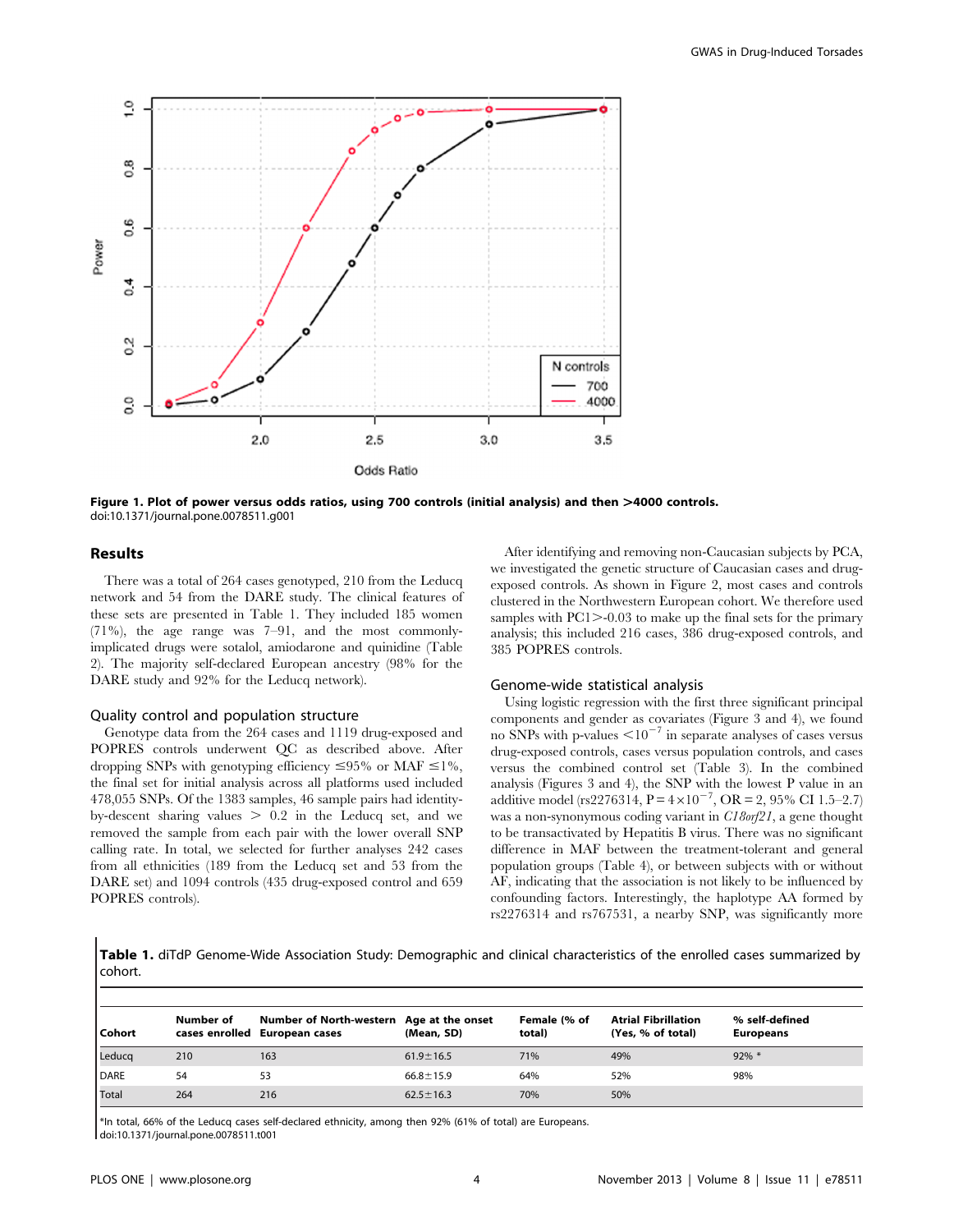Table 2. diTdP Northwestern European cohort: causal drugs and demographic and clinical characteristics of the diTdP Northwestern European cases summarized by drug group.

| Drugs      | $#$ Cases | Atrial Fibrillation (Yes, %of total) | Age (Mean, SD)  | % Female |
|------------|-----------|--------------------------------------|-----------------|----------|
| Amiodarone | 46        | 50%                                  | $62.5 \pm 17.1$ | 65%      |
| Quinidine  | 19        | 63%                                  | $55.6 \pm 22.3$ | 68%      |
| Sotalol    | 55        | 53%                                  | $55 \pm 26.5$   | 75%      |
| Others     | 141       | 36%                                  | $58.2 \pm 23.8$ | 72%      |

Subjects might have experienced diTdP due to more than one causal drug. doi:10.1371/journal.pone.0078511.t002

frequent in controls (79% of controls vs. 65% of cases) with a chisquare p-value of  $1.6 \times 10^{-9}$ . Rs767531 is an intragenic SNP close to GALNT1, which is thought to mediate O-linked glycosylation in the Golgi.

We investigated drug-specific risk alleles by comparing the 771 Northwestern European control subjects with three drug-specific Northwestern European case groups (Figure 5): sotalol (55 cases),



Figure 2. Population structure of the Caucasian cases and controls. The red dots represent diTdP cases and blue dots represent controls (drug-exposed patients and population [POPRES] controls). The plot shows the first and second eigen vectors, which clearly separate the Caucasians into a Northwestern group (top) and other groups from Southern and Eastern Europe. The dense cluster on the lower left represents the subjects of Spanish origin from the POPRES collection. The final analysis included subjects with PC1<-0.03. doi:10.1371/journal.pone.0078511.g002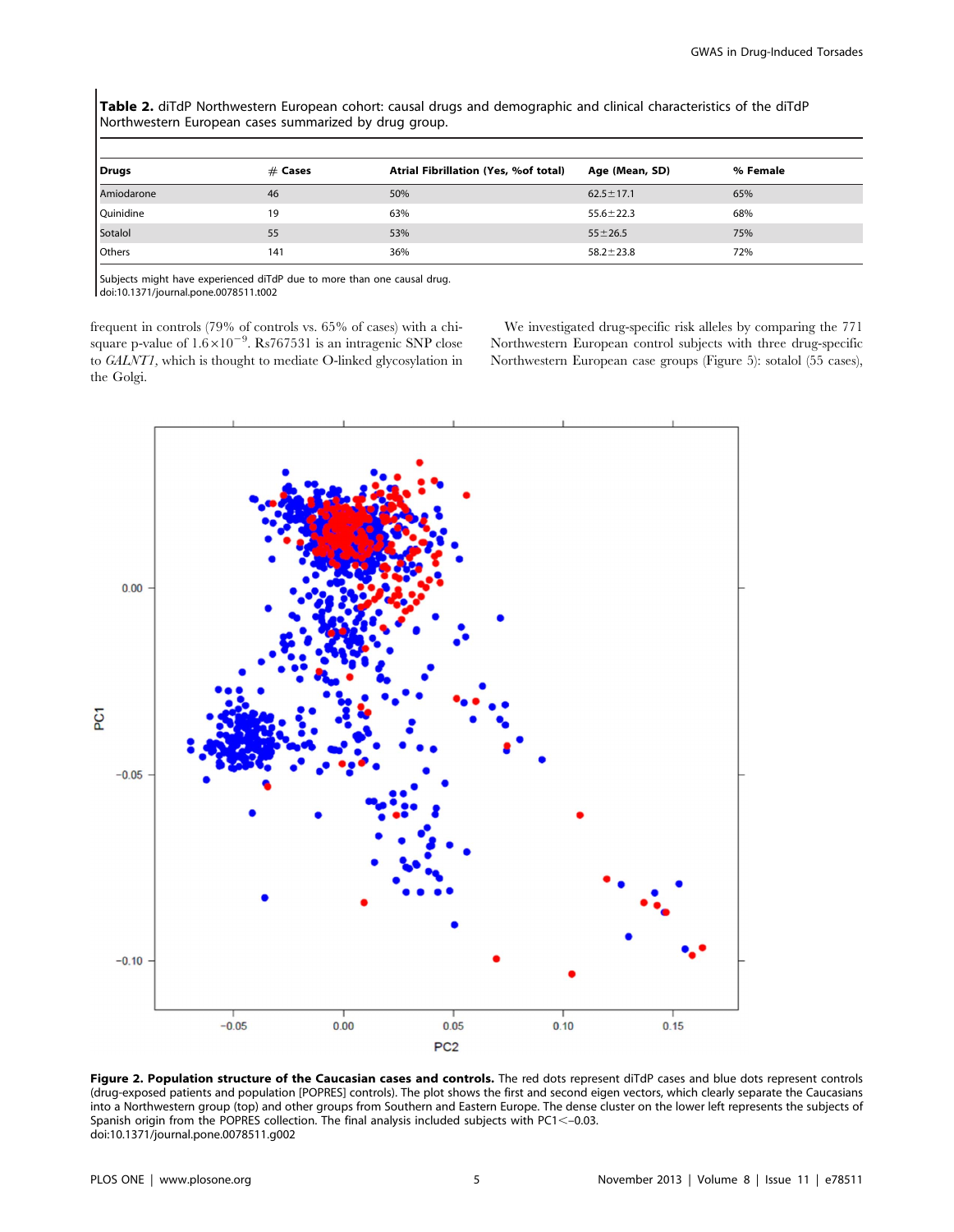

Figure 3. QQ plot of the results from logistic regression on the Northwestern European cohort. The x axis is -log10 of the expected P-value and the y axis is –log10 of the observed P-values. Black solid lines denote the null distribution. The bulk of the values (red dots) closely follow the expectation under the null model (black line) showing that there is no significant inflation of test statistic due to factors such as population stratification. The tail end shows significant deviation from null model illustrating that there are a few observed significant associations.

doi:10.1371/journal.pone.0078511.g003

amiodarone (46 cases), and quinidine (19 cases). We found no SNP with genome-wide significance in any of the three comparisons.

An initial analysis of the two cohorts separately did suggest possible signals at or near genome-wide significance, but these signals were not observed in the combined analysis presented here. For example, the initial analysis of the DARE set identified rs2200733 as a potential risk allele. This variant has previously been associated with AF [28] and thus may represent the fact that antiarrhythmic drugs, the most common culprit agents for diTdP,

are most often prescribed for patients with AF. The association was not seen in the Leducq set or in the combined analysis.

# Alternate analytic approaches

We used imputation to increase the number of SNPs evaluated to 3,542,142 as described in the methods section. We repeated the phenotype and drug specific analyses and we found no genomewide significant associations. We also obtained no significant associations by including the WTCCC2 controls.

Using the gene-based GWAS analysis method described, we did not find any significant associations at the  $p<10^{-6}$ . The most significant association encoded for a cytochrome P450 enzyme, CYP2U1 on chromosome  $4 (p = 1.2 \times 10^{-5})$ , followed by ubiquitin, USP25 on chromosome 21 ( $p = 3.4 \times 10^{-5}$ ), and a G proteincoupled receptor, OPRL1 on chromosome 20 ( $p = 9.2 \times 10^{-5}$ ).

As mentioned above, small series have identified occasional patients with incompletely penetrant congenital long QT syndrome that becomes manifest with drug exposure [6–8]. In a minority of diTdP cases analyzed here  $(n = 66-132)$ , coding region resequencing in six congenital long QT syndrome disease genes had previously been undertaken. As shown in Table 5, this effort identified 10 rare variants implicated as function-altering likely congenital syndrome mutations [6,29,30].

#### **Discussion**

Severe adverse events during drug therapy are by their nature unpredictable: if markers of high risk are known, they could be used to reduce or even eliminate risk in an individual subject or for a drug or drug class. The very unpredictable nature of many such events has prompted a search for underlying markers of genomic susceptibility. In the case of diTdP, a contribution by a genomic component is especially appealing given the clinical similarity to the congenital long QT syndrome, evidence that QT interval responses to drug challenge may be exaggerated among relatives of those with diTdP, and the known heritability of QT duration.

One of the major impediments to identifying genomic markers of risk for TdP or other severe adverse drug reaction is the very rarity of the event that precludes accumulation of large numbers of cases [31]. This integrated analysis of two large multi-institutional ascertainment efforts presented here represents the largest such effort for diTdP to date. The analysis did not identify common variants conferring high risk for diTdP. This negative finding suggests that it is unlikely that any single common genomic



Figure 4. Manhattan Plot of logistic regression on Northwestern European cohort. Each dot represents a SNP. The x axis represents the position of the SNP on chromosome. The y axis represents the -log<sub>10</sub> of logistic regression P-value of the SNP in the case-control association study. rs2276314 and rs4799838 are marked in green with the P-value just below the genome-wide threshold (dashed line). doi:10.1371/journal.pone.0078511.g004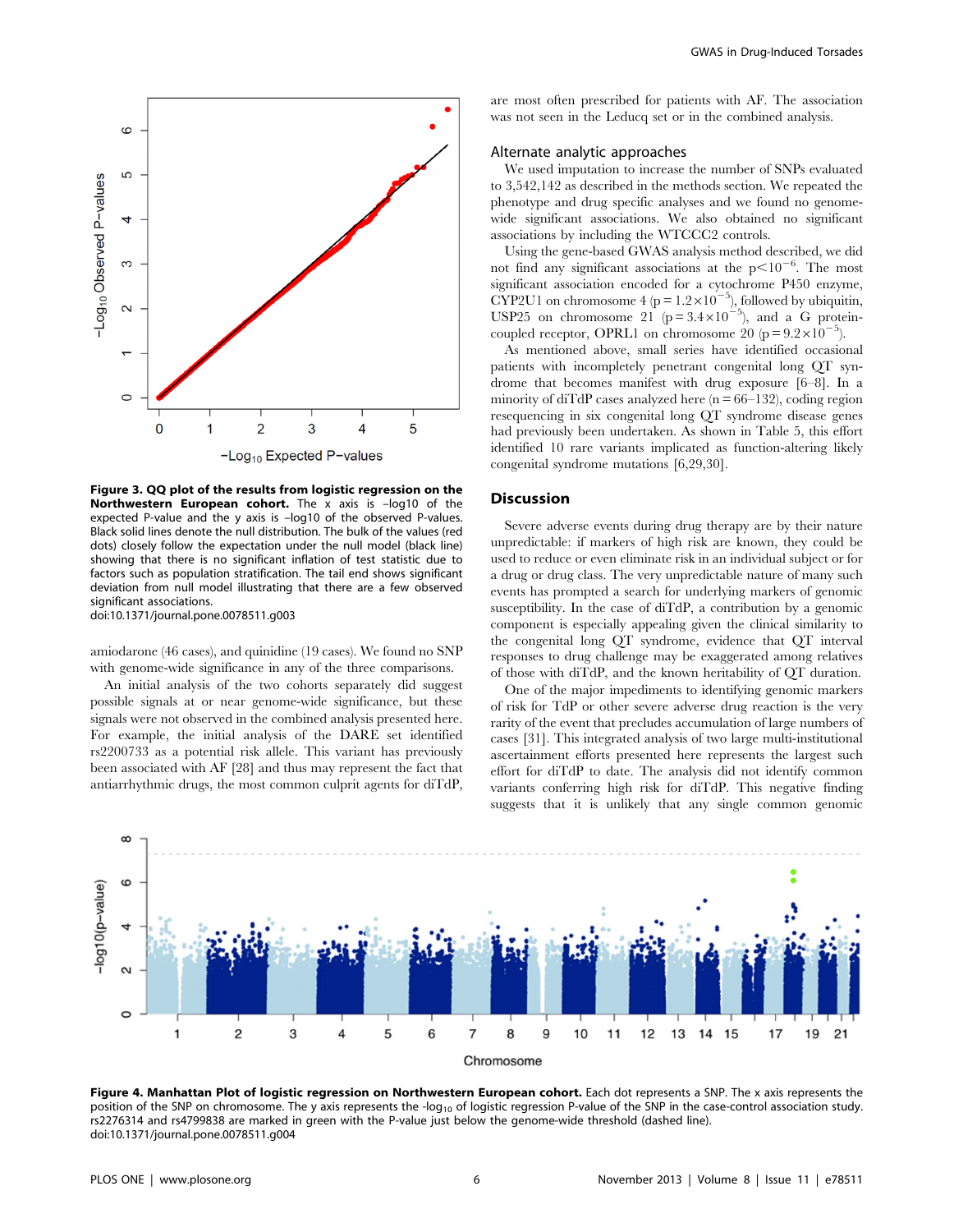Table 3. diTdP Genome-Wide Association Study: top associated SNPs.

| l snp<br><b>CHR</b><br><b>Position</b><br><b>OR</b><br>functional type<br>P-value<br>closest gene<br>$4.0\times10^{-07}$<br>18<br>C18orf21<br>rs2276314<br>33557466<br>$2.0(1.5-2.6)$<br>Non synonymous<br>$9.4\times10^{-07}$<br>18<br>rs4799838<br>RPRD1A<br>$1.9(1.5-2.5)$<br>33597530<br>Intronic variant<br>$6.0\times10^{-06}$<br>18<br>rs9960370<br>33494636<br>Intergenic variant<br><b>MIR187</b><br>$2.0(1.4-2.7)$<br>$7.1 \times 10^{-06}$<br>18<br>rs767531<br>GALNT1<br>$3.0(1.8-4.8)$<br>33357868<br>Intergenic variant<br>$7.4\times10^{-06}$<br>18<br>rs1789536<br>C18orf21<br>$2.0(1.4-2.7)$<br>33524398<br>Intergenic variant<br>$7.9\times10^{-06}$<br>18<br>C18orf21<br>rs1789532<br>33532322<br>Intergenic variant<br>$2.0(1.4-2.6)$<br>$1.0\times10^{-05}$<br>14<br>rs10141001<br>Intronic variant<br>FRMD6<br>52132201<br>$2.0(1.4-2.7)$<br>$1.0\times10^{-05}$<br>14<br>FRMD6<br>rs9805984<br>$2.0(1.5-2.7)$<br>52131743<br>Intronic variant |  |  |  |  |
|----------------------------------------------------------------------------------------------------------------------------------------------------------------------------------------------------------------------------------------------------------------------------------------------------------------------------------------------------------------------------------------------------------------------------------------------------------------------------------------------------------------------------------------------------------------------------------------------------------------------------------------------------------------------------------------------------------------------------------------------------------------------------------------------------------------------------------------------------------------------------------------------------------------------------------------------------------------------|--|--|--|--|
|                                                                                                                                                                                                                                                                                                                                                                                                                                                                                                                                                                                                                                                                                                                                                                                                                                                                                                                                                                      |  |  |  |  |
|                                                                                                                                                                                                                                                                                                                                                                                                                                                                                                                                                                                                                                                                                                                                                                                                                                                                                                                                                                      |  |  |  |  |
|                                                                                                                                                                                                                                                                                                                                                                                                                                                                                                                                                                                                                                                                                                                                                                                                                                                                                                                                                                      |  |  |  |  |
|                                                                                                                                                                                                                                                                                                                                                                                                                                                                                                                                                                                                                                                                                                                                                                                                                                                                                                                                                                      |  |  |  |  |
|                                                                                                                                                                                                                                                                                                                                                                                                                                                                                                                                                                                                                                                                                                                                                                                                                                                                                                                                                                      |  |  |  |  |
|                                                                                                                                                                                                                                                                                                                                                                                                                                                                                                                                                                                                                                                                                                                                                                                                                                                                                                                                                                      |  |  |  |  |
|                                                                                                                                                                                                                                                                                                                                                                                                                                                                                                                                                                                                                                                                                                                                                                                                                                                                                                                                                                      |  |  |  |  |
|                                                                                                                                                                                                                                                                                                                                                                                                                                                                                                                                                                                                                                                                                                                                                                                                                                                                                                                                                                      |  |  |  |  |
|                                                                                                                                                                                                                                                                                                                                                                                                                                                                                                                                                                                                                                                                                                                                                                                                                                                                                                                                                                      |  |  |  |  |

Abbreviations: OR (Odds Ratio, OR is expressed with a confidence interval of 95%), CHR (chromosome). doi:10.1371/journal.pone.0078511.t003

markers of risk with odds ratios greater than 2.5 contribute. The result leaves open the possibility that predisposition to diTdP is determined by interactions of multiple variants each with modest effect sizes, or that rare variants play a prominent role. Indeed, a recent large-scale candidate gene analysis of the Leducq set implicated an uncommon non-synonymous variant in the potassium channel subunit KCNE1: minor allele frequency in control populations was 1.8–2.9% and 8.6% in cases [32]. A trend in the same direction was seen in the DARE set.

In addition, environmental factors may also be important; these include electrolyte abnormalities, alterations in autonomic tone or heart rate, or underlying heart disease. Indeed, the signal observed in the DARE set between AF risk alleles and diTdP may represent confounding by indication (i.e. AF is an indication for the culprit drugs) or may represent an association between homeostatic perturbations induced by AF and subsequent susceptibility to

Table 4. Minor Allele Frequency (MAF) for rs2276314, the top associated SNP, in different sample sub-groups.

| sub-groups                | <b>MAF</b> |
|---------------------------|------------|
| DC controls (382)         | 0.19       |
| POPRES controls (389)     | 0.19       |
| subjects with AF (371)    | 0.23       |
| subjects without AF (182) | 0.21       |

Abbreviations: AF (atrial fibrillation), MAF (minor allele frequency). doi:10.1371/journal.pone.0078511.t004



Figure 5. The effect size (OR) of rs2276314 in different drugspecific groups. The numbers in parentheses are the numbers of cases for each group. The horizontal blue lines mark the 95% confidence interval of odds ratios. doi:10.1371/journal.pone.0078511.g005

diTdP. Studies of QT interval during AF have identified abnormal control of repolarization (very flat QT-RR relationships; i.e. absence of expected QT prolongation at slower heart rates) during the arrhythmia, with normalization or even super-normalization (i.e. longer than expected QT interval at any given heart rate) after conversion to normal rhythm [33,34]. The mechanism underlying these changes has not been elucidated, although it is known that the neurohormonal milieu does change shortly after conversion to normal rhythm: for example, catecholamines [35] and atrial natriuretic peptides [36] are higher during AF than after conversion. These changes may contribute to altered QT-RR regulation and susceptibility to diTdP after conversion to normal rhythm [33].

The SNP with the lowest P value is a non-synonymous variant in C18orf21 that results in a substitution of an alanine for a threonine at position 132 of the protein. The threonine is a predicted phosphorylation site (according to the NetPhos 2.0 website). The function of this transcript is unknown, so this signal may represent new biology or a false positive.

#### Limitations

In contrast to the present study, the GWAS paradigm has been used to identify single loci with strong effects in other adverse drug reactions. Carbamazepine-related skin toxicity [17] and flucloxacillin-related hepatotoxicity [16] were linked to variants in the HLA locus in studies using discovery sets of 65 and 51 cases respectively. Similarly, a GWAS of 85 cases of myotoxicity related to high dose simvastatin identified variants at the SLCO1B1 locus, encoding a statin drug transporter [18]. The present study also

| <b>Table 5.</b> Screening rare variants in congenital long QT |  |
|---------------------------------------------------------------|--|
| Syndrome disease genes in 216 diTdP cases.                    |  |

|                             | <b>KCNO1</b> | KCNH <sub>2</sub> SCN5A |       | ANK2           | <b>KCNE1</b> | <b>KCNE2</b> |
|-----------------------------|--------------|-------------------------|-------|----------------|--------------|--------------|
| Number<br>screened          | 131          | 132                     | 129   | 66             | 89           | 80           |
| Rare variants<br>identified | $_{\rm 3}$   | 3                       | 1     | $\overline{2}$ | 1            | 0            |
| Rare variants<br>identified | W305X        | <b>R784W</b>            | A385T | T1404I         | <b>D76N</b>  |              |
|                             | T224M        | G934V                   |       | V1516D         |              |              |
|                             |              | R954C                   |       |                |              |              |

doi:10.1371/journal.pone.0078511.t005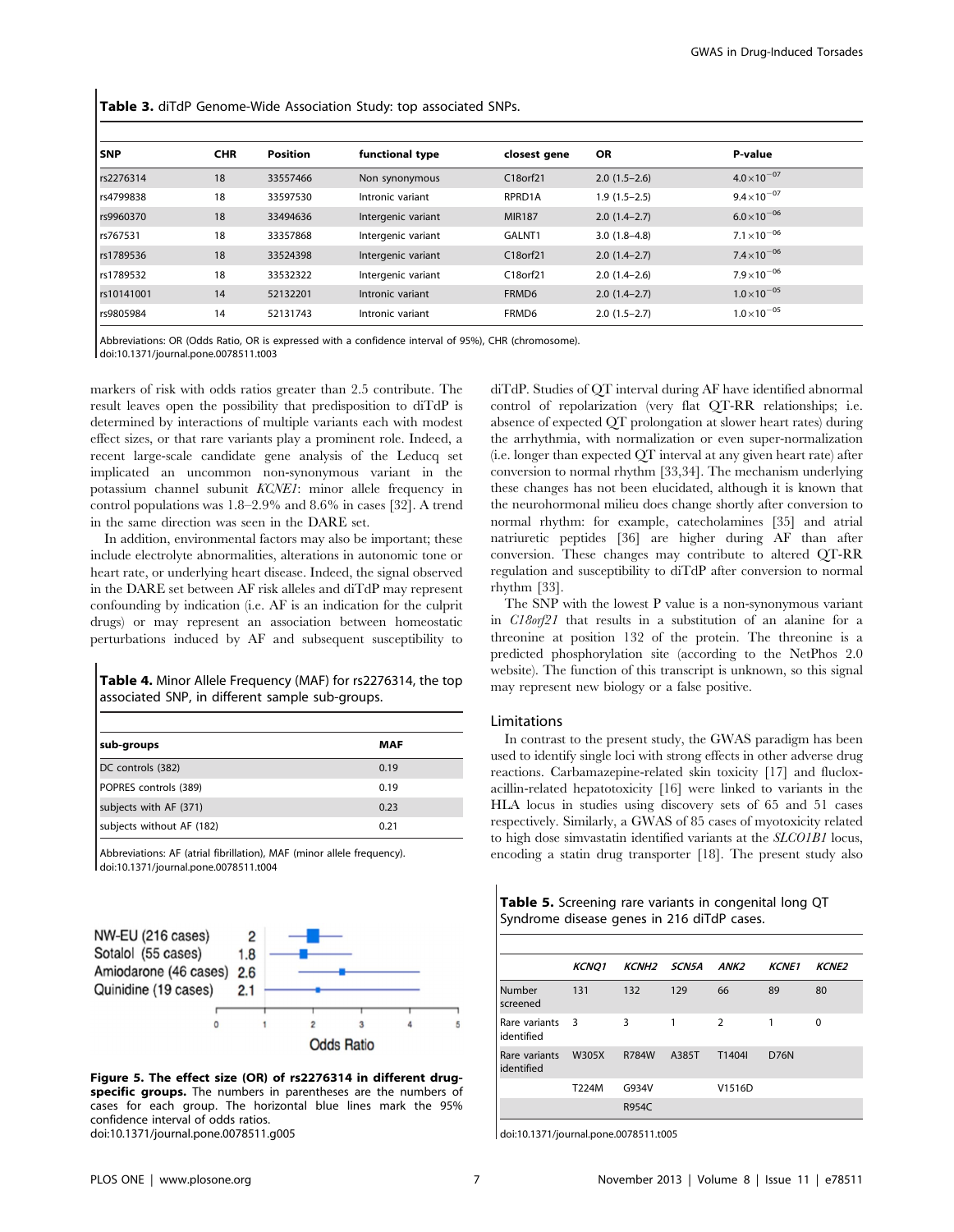examined a rare adverse drug reaction and included 216 cases with a well-defined genetic background, but did not identify loci strongly associated with diTdP. We believe this indicates that variants at a single locus do not have a strong influence on diTdP risk across drugs and drug classes. Basic electrophysiologic studies have implicated a common mechanism across multiple drugs, block of the rapid component of the delayed rectifier potassium current  $I_{K_r}$ , in diTdP [4,37] and justify the inclusion of multiple culprit drugs in the present study. This design will not detect drugspecific mechanisms predisposing to diTdP; examples could include alterations in elimination pathways or in drug-specific (e.g. non- $I_{Kr}$ -mediated) electrophysiologic pathways leading to diTdP [38]. The analysis by drug performed here did not yield any suggestive signals, but the numbers are small; similarly, an analysis by gender did not yield significant associations. We also did not exclude patients with heart failure, which is associated with QT prolongation. A recent study of amiodarone-related diTdP [39], using the multiple SNPs interrogated by the cardiochip, has suggested that variants in the NOS1AP locus, known to modulate baseline QT interval [14,15], also confer risk for amiodaronerelated TdP. Rare variants may contribute to susceptibility, although screening in congenital long QT syndrome disease genes yielded likely contributory mutations in 0–3% (depending on the gene; Table 5) of subjects.

Small numbers of cases represent a generic problem in the study of rare adverse drug events and support the development of further multi-institutional efforts to accrue cases and controls under uniform protocols and definitions [31,40].\_ENREF\_24 The present study cannot address whether there are common genomic

#### References

- 1. Fenichel RR, Malik M, Antzelevitch C, Sanguinetti M, Roden DM, et al. (2004) Drug-induced torsades de pointes and implications for drug development. J Cardiovasc Electrophysiol 15: 475–495.
- 2. Haverkamp W, Breithardt G, Camm AJ, Janse MJ, Rosen MR, et al. (2000) The potential for QT prolongation and proarrhythmia by non- antiarrhythmic drugs: clinical and regulatory implications. Report on a policy conference of the European Society of Cardiology. European Heart Journal 21: 1216–1231.
- 3. Roden DM, Viswanathan PC (2005) Genetics of acquired long QT syndrome. J ClinInvest 115: 2025–2032.
- 4. Roden DM (2004) Drug-induced prolongation of the QT Interval. New England Journal of Medicine 350: 1013–1022.
- 5. The Psychiatrist (2004) DARE: the Drug-Induced Arrhythmia Risk Evaluation Study. The Psychiatrist 28: 431.
- 6. Yang P, Kanki H, Drolet B, Yang T, Wei J, et al. (2002) Allelic variants in Long QT disease genes in patients with drug-associated Torsades de Pointes. Circulation 105: 1943–1948.
- 7. Paulussen AD, Gilissen RA, Armstrong M, Doevendans PA, Verhasselt P, et al. (2004) Genetic variations of KCNQ1, KCNH2, SCN5A, KCNE1, and KCNE2 in drug-induced long QT syndrome patients. JMolMed 82: 182–188.
- 8. Itoh H, Sakaguchi T, Ding WG, Watanabe E, Watanabe I, et al. (2009) Latent Genetic Backgrounds and Molecular Pathogenesis in Drug-induced Long QT Syndrome. Circulation: Arrhythmia and Electrophysiology 2: 511–523.
- 9. Kannankeril PJ, Roden DM, Norris KJ, Whalen SP, George AL Jr., et al. (2005) Genetic susceptibility to acquired long QT syndrome: pharmacologic challenge in first-degree relatives. Heart Rhythm 2: 134–140.
- 10. Hanson B, Tuna N, Bouchard T, Heston L, Eckert E, et al. (1989) Genetic factors in the electrocardiogram and heart rate of twins reared apart and together. Am J Cardiol 63: 606–609.
- 11. Akylbekova EL, Crow RS, Johnson WD, Buxbaum SG, Njemanze S, et al. (2009) Clinical Correlates and Heritability of QT Interval Duration in Blacks: The Jackson Heart Study. Circulation: Arrhythmia and Electrophysiology 2: 427–432.
- 12. Carter N, Snieder H, Jeffery S, Saumarez R, Varma C, et al. (2000) QT interval in twins. JHumHypertens 14: 389–390.
- 13. Newton-Cheh C, Larson MG, Corey DC, Benjamin EJ, Herbert AG, et al. (2005) QT interval is a heritable quantitative trait with evidence of linkage to chromosome 3 in a genome-wide linkage analysis: The Framingham Heart Study. Heart Rhythm 2: 277–284.
- 14. Pfeufer A, Sanna S, Arking DE, Muller M, Gateva V, et al. (2009) Common variants at ten loci modulate the QT interval duration in the QTSCD Study. Nature Genetics 41: 407–414.

variants that confer risk in subjects of non-Northwestern European ancestry. One small association study has suggested that the common S1103Y variant in the cardiac sodium channel gene SCN5A, seen almost exclusively in subjects of African origin, confers increased risk for a range of arrhythmias, including diTdP [41]. Follow-up clinical and in vitro studies have further supported a role for this variant in arrhythmia susceptibility [42,43]. It is possible that gene-gene interactions drive susceptibility to diTdP but the present study is not powered to detect such associations.

In conclusion, the results described here represent analysis of the largest number of genotyped cases of diTdP reported to date, and effectively rule out any likely role for common variation with anything other than modest effects. Further efforts to define risk for the adverse drug event would benefit from accrual of larger patient sets and extension of analytical approaches to sequencebased analysis to further explore the hypothesis that rare variants (e.g. in congenital arrhythmia syndrome genes) mediate diTdP risk. The precise role of genetic variation in the risk of diTdP remains to be determined.

#### Author Contributions

Conceived and designed the experiments: EB SK PJK AAMW CB ES-B SZ PG NB YJ JJS AJC GS ALG DMR. Performed the experiments: EB TT SK MS PJK AAMW CB ES-B SZ PG NB VM SS CD SB YJ RB RM JJS AJC GS KN MK DMR. Analyzed the data: EB MDR TT DC PN AF YJ RBA NT SJ MK YN YS DMR. Contributed reagents/materials/ analysis tools: MDR TT RBA NT MK YN YS. Wrote the paper: EB MDR ALG DMR.

- 15. Newton-Cheh C, Eijgelsheim M, Rice KM, de Bakker PIW, Yin X, et al. (2009) Common variants at ten loci influence QT interval duration in the QTGEN Study. Nature Genetics 41: 399–406.
- 16. Daly AK, Donaldson PT, Bhatnagar P, Shen Y, Pe'er I, et al. (2009) HLA-B\*5701 genotype is a major determinant of drug-induced liver injury due to flucloxacillin. NatGenet 41: 816–819.
- 17. McCormack M, Alfirevic A, Bourgeois S, Farrell JJ, Kasperaviciute D, et al. (2011) HLA-A\*3101 and Carbamazepine-Induced Hypersensitivity Reactions in Europeans. New England Journal of Medicine 364: 1134–1143.
- 18. Link E, Parish S, Armitage J, Bowman L, Heath S, et al. (2008) SLCO1B1 variants and statin-induced myopathy--a genomewide study. N Engl J Med 359: 789–799.
- 19. Nelson MR, Bryc K, King KS, Indap A, Boyko AR, et al. (2008) The Population Reference Sample, POPRES: a resource for population, disease, and pharmacological genetics research. Am J HumGenet 83: 347–358.
- 20. McCarthy MI, Abecasis GR, Cardon LR, Goldstein DB, Little J, et al. (2008) Genome-wide association studies for complex traits: consensus, uncertainty and challenges. NatRevGenet 9: 356–369.
- 21. Lucena MI, Molokhia M, Shen Y, Urban TJ, Aithal GP, et al. (2011) Susceptibility to Amoxicillin-Clavulanate-Induced Liver Injury Is Influenced by Multiple HLA Class I and II Alleles. Gastroenterology 141: 338–347.
- 22. Purcell S, Neale B, Todd-Brown K, Thomas L, Ferreira MA, et al. (2007) PLINK: a tool set for whole-genome association and population-based linkage analyses. AmJHum Genet 81: 559–575.
- 23. Price AL, Patterson NJ, Plenge RM, Weinblatt ME, Shadick NA, et al. (2006) Principal components analysis corrects for stratification in genome-wide association studies. Nat Genet 38: 904–909.
- 24. Novembre J, Johnson T, Bryc K, Kutalik Z, Boyko AR, et al. (2008) Genes mirror geography within Europe. Nature 456: 98–101.
- 25. Chapman JM, Cooper JD, Todd JA, Clayton DG (2003) Detecting disease associations due to linkage disequilibrium using haplotype tags: a class of tests and the determinants of statistical power. Hum Hered 56: 18–31.
- 26. Marchini J, Howie B (2010) Genotype imputation for genome-wide association studies. Nat Rev Genet 11: 499–511.
- 27. Tatonetti NP, Dudley JT, Sagreiya H, Butte AJ, Altman RB (2010) An integrative method for scoring candidate genes from association studies: application to warfarin dosing. BMC Bioinformatics 11 Suppl 9: S9.
- 28. Gudbjartsson DF, Arnar DO, Helgadottir A, Gretarsdottir S, Holm H, et al. (2007) Variants conferring risk of atrial fibrillation on chromosome 4q25. Nature 448: 353–357.
- 29. Mohler PJ, Le Scouarnec S, Denjoy I, Lowe JS, Guicheney P, et al. (2007) Defining the Cellular Phenotype of "Ankyrin-B Syndrome" Variants: Human